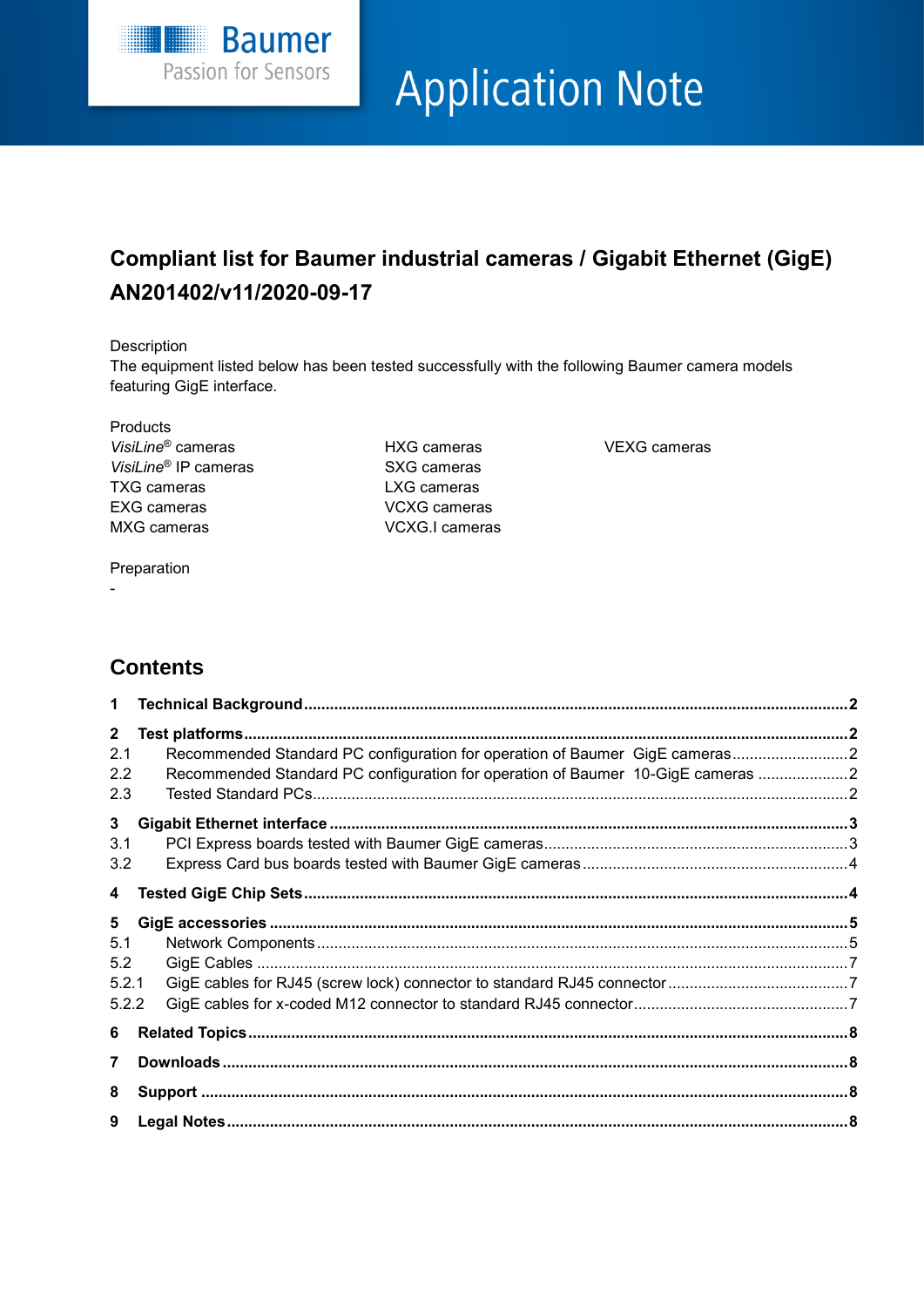

# <span id="page-1-0"></span>**1 Technical Background**

The following listed equipment has been tested successfully with Baumer GigE cameras. The tested PC configurations, PCI Express boards as well as accessories performed within the specification without any limitations in the data transfer of cameras in the PC configuration.

# <span id="page-1-1"></span>**2 Test platforms**

### <span id="page-1-2"></span>**2.1 Recommended Standard PC configuration for operation of Baumer GigE cameras**

|                | Single-camera system                                                                                                                                      | Multi-camera system                                     |  |  |
|----------------|-----------------------------------------------------------------------------------------------------------------------------------------------------------|---------------------------------------------------------|--|--|
| <b>CPU</b>     | Intel <sup>®</sup> Core™ i5-2520M CPU @ 2.50GHz, Cores: 4                                                                                                 | Inte <sup>®</sup> Core™ i7-3770 CPU @ 3.40GHz, Cores: 8 |  |  |
| <b>RAM</b>     | 4 GB                                                                                                                                                      | 8 GB                                                    |  |  |
| <b>OS</b>      | Microsoft <sup>®</sup> Windows 7™ 32 / 64 bit systems<br>Microsoft <sup>®</sup> Windows 10™ 32 / 64 bit systems<br>Linux Kernel 4.7.x 32 / 64 bit systems |                                                         |  |  |
| <b>Network</b> | Gigabit Ethernet compliant network controller                                                                                                             |                                                         |  |  |
| <b>Graphic</b> | Recommended resolution at least 1280 x 1024, color depth 32 bit                                                                                           |                                                         |  |  |

### <span id="page-1-3"></span>**2.2 Recommended Standard PC configuration for operation of Baumer 10-GigE cameras**

|                | Minimum recommended configuration                                                                                                                                                                                |
|----------------|------------------------------------------------------------------------------------------------------------------------------------------------------------------------------------------------------------------|
| <b>CPU</b>     | Intel <sup>®</sup> Core <sup>™</sup> i7-7820X @ 3.6 GHz, Cores: 4                                                                                                                                                |
| <b>RAM</b>     | 2x 16 GB RAM (Dual Channel)                                                                                                                                                                                      |
| <b>OS</b>      | Microsoft <sup>®</sup> Windows 7 <sup>™</sup> 64 bit systems incl. Service Pack 1 or higher<br>Microsoft <sup>®</sup> Windows 10™ 64 bit systems incl. V1607 or higher<br>Linux Kernel 4.7.x 32 / 64 bit systems |
| <b>Network</b> | Intel <sup>®</sup> Ethernet Converged Network Adapter X550-T2                                                                                                                                                    |
| <b>Graphic</b> | Recommended resolution at least 1280 x 1024, color depth 32 bit                                                                                                                                                  |

## <span id="page-1-4"></span>**2.3 Tested Standard PCs**

| <b>Test Equipment</b> | <b>Manufacturer</b><br>/ Reseller | <b>Description</b>                                                                                                                                                                                                                                                                                                                   | <b>Function</b>                                        |
|-----------------------|-----------------------------------|--------------------------------------------------------------------------------------------------------------------------------------------------------------------------------------------------------------------------------------------------------------------------------------------------------------------------------------|--------------------------------------------------------|
| PCDERAD345            | Casawave<br>Station i5            | Microsoft <sup>®</sup> Windows <sup>®</sup> 7 <sup>™</sup> Professional 32bit<br>÷.<br>Intel <sup>®</sup> Core i5-3550, 3,3 GHz<br>$\overline{\phantom{a}}$<br>BIOS Intel Corp. 09.08.2012,<br>$\overline{a}$<br>BHZ7710H.86A.0085.2012.0809.1641<br>RAM 8GB<br>$\sim$<br>Intel Desktop Board DZ77BH-55K<br>$\overline{\phantom{a}}$ | performance within<br>specification without limitation |
| PCDERAD0520           | Dell<br>Optiplex 9020             | Microsoft <sup>®</sup> Windows <sup>®</sup> 7 <sup>™</sup> Enterprise 64bit<br>Intel <sup>®</sup> Core i7-4790, 3,6 GHz<br>$\blacksquare$<br>BIOS Dell Inc. A09, 20.11.2014<br>RAM 16GB<br>$\overline{\phantom{a}}$                                                                                                                  | performance within<br>specification without limitation |
| PCDERAD0536           | <b>ASUS</b><br><b>X99-F WS</b>    | Microsoft <sup>®</sup> Windows <sup>®</sup> 10™ Enterprise 64bit<br>$\overline{\phantom{a}}$<br>Intel <sup>®</sup> Core i7-5820K, 3,3 GHz<br>$\overline{a}$<br>BIOS American Megatrends 2003, 04.03.2015<br>$\overline{\phantom{a}}$<br>RAM 16GB                                                                                     | performance within<br>specification without limitation |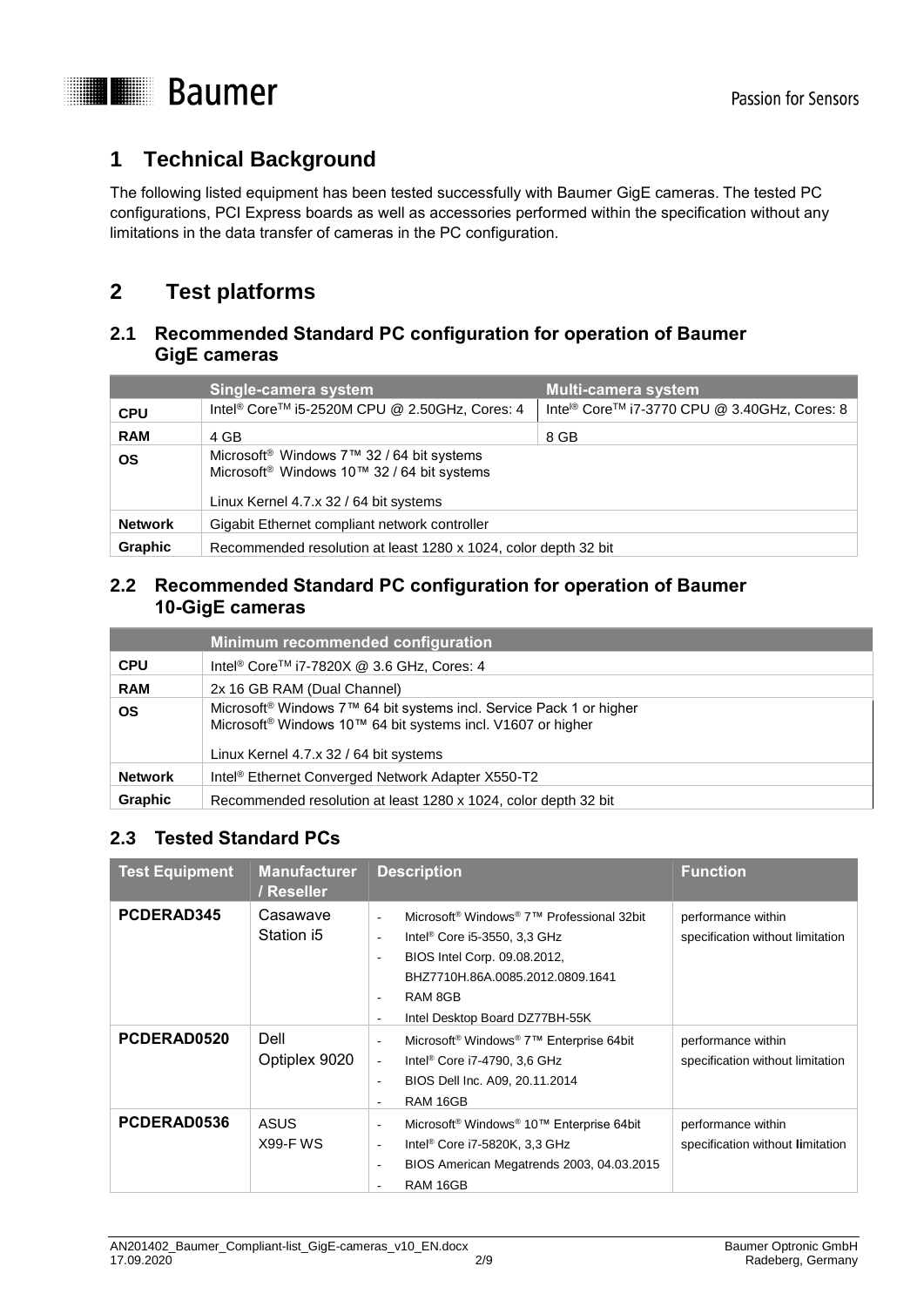



# <span id="page-2-0"></span>**3 Gigabit Ethernet interface**

## <span id="page-2-1"></span>**3.1 PCI Express boards tested with Baumer GigE cameras**

| Manufacturer Type / Name<br>/ Reseller |                                                                    | <b>Description</b>                                                                                                                                                                                                                                                                                                                                                                                                                                                                                                                                   |
|----------------------------------------|--------------------------------------------------------------------|------------------------------------------------------------------------------------------------------------------------------------------------------------------------------------------------------------------------------------------------------------------------------------------------------------------------------------------------------------------------------------------------------------------------------------------------------------------------------------------------------------------------------------------------------|
| Intel <sup>®</sup>                     | Intel <sup>®</sup> Ethernet<br>Server Adapter<br>I210-T1           | 1-port GigE to PCI Express host adapter<br>$\Box$<br>RJ45 connector<br>$\overline{\phantom{a}}$<br>Chipset: Intel® i210 Gigabit Controller*<br>$\overline{\phantom{a}}$<br>tested Jumbo Frames: 9 kByte<br>$\overline{\phantom{a}}$<br>1 lane connector<br>$\overline{\phantom{a}}$<br>Baumer Art.-no.: 11137188<br>$\overline{\phantom{a}}$                                                                                                                                                                                                         |
| <b>Adlink</b>                          | PCIe-GIE74(G)                                                      | 4-port GigE to PCI Express host adapter<br>$\overline{\phantom{a}}$<br>RJ45 connector<br>$\overline{\phantom{a}}$<br>Chipset: Intel <sup>®</sup> I210-IT *<br>$\overline{\phantom{a}}$<br>tested Jumbo Frames: 9 kByte<br>$\sim$<br>Power over Ethernet Plus, IEEE 802.3at Compliant,<br>$\overline{\phantom{a}}$<br>support class 0, 1, 2, 3, 4 and provides up to 30 W<br>4-pin Molex connector<br>$\overline{\phantom{a}}$<br>Note: 4 lane connector is necessary in the PC<br>$\overline{\phantom{a}}$                                           |
| Intel®                                 | Intel <sup>®</sup> Pro / 1000<br>PT Quad Port LP<br>Server Adapter | 4-port GigE to PCI Express host adapter<br>$\overline{\phantom{a}}$<br>RJ45 connector<br>$\overline{\phantom{a}}$<br>Chipset: 2 x 82571GB Gigabit Controller*<br>$\overline{\phantom{a}}$<br>tested Jumbo Frames: 9 kByte<br>$\overline{\phantom{a}}$<br>Note: 4 lane connector is necessary in the PC<br>$\overline{\phantom{a}}$                                                                                                                                                                                                                   |
| Intel®                                 | I350-T2 V2                                                         | 2-port GigE to PCI Express host adapter<br>$\overline{\phantom{a}}$<br>RJ45 connector<br>$\overline{\phantom{a}}$<br>Chipset: Intel <sup>®</sup> I350-AM4 *<br>$\overline{\phantom{a}}$<br>IEEE802.3az compliant (EEE - Energy Efficient<br>$\overline{\phantom{a}}$<br>Ethernet)<br>tested Jumbo Frames: 9 kByte<br>$\sim$<br>improved power supply<br>$\overline{\phantom{a}}$<br>Note: 4 lane connector is necessary in the PC<br>$\overline{\phantom{a}}$<br>Baumer Art.-no.: 11168452                                                           |
| Intel <sup>®</sup>                     | 1350-T4 V2                                                         | 4-port GigE to PCI Express host adapter<br>$\overline{\phantom{a}}$<br>RJ45 connector<br>$\overline{\phantom{a}}$<br>Chipset: Intel <sup>®</sup> I350-AM4 *<br>$\sim$<br>IEEE802.3az compliant (EEE - Energy Efficient<br>$\overline{\phantom{a}}$<br>Ethernet)<br>tested Jumbo Frames: 9 kByte<br>$\overline{\phantom{a}}$<br>improved power supply<br>Note: 4 lane connector is necessary in the PC<br>$\overline{\phantom{a}}$                                                                                                                    |
| Advantech                              | <b>PCIe-1672E-AE</b>                                               | 2-port GigE to PCI Express host adapter<br>$\overline{\phantom{a}}$<br>RJ45 connector<br>$\overline{\phantom{a}}$<br>Chipset: Intel <sup>®</sup> I350-AM2 *<br>supported Jumbo Frames: 9 kByte<br>$\overline{\phantom{a}}$<br>Power over Ethernet, IEEE 802.3af Compliant, support<br>class 0, 1, 2, 3, 4 and provides up to 18 W<br>Note: 4 lane connector is necessary in the PC. Please<br>$\overline{\phantom{a}}$<br>use the external power supply, otherwise lost frames<br>may occur<br>Baumer Art.-no.: 11168453<br>$\overline{\phantom{a}}$ |
| Advantech                              | <b>PCIe-1674E-AE</b>                                               | 4-port GigE to PCI Express host adapter<br>$\overline{\phantom{a}}$<br>RJ45 connector<br>$\overline{\phantom{a}}$<br>Chipset: Intel <sup>®</sup> I350-AM4 *<br>$\overline{\phantom{a}}$<br>tested Jumbo Frames: 9 kByte<br>$\overline{\phantom{a}}$<br>Power over Ethernet, IEEE 802.3af Compliant, support<br>$\overline{\phantom{a}}$<br>class 0, 1, 2, 3, 4, and provides up to $18 W$<br>Note: 4 lane connector is necessary in the PC                                                                                                           |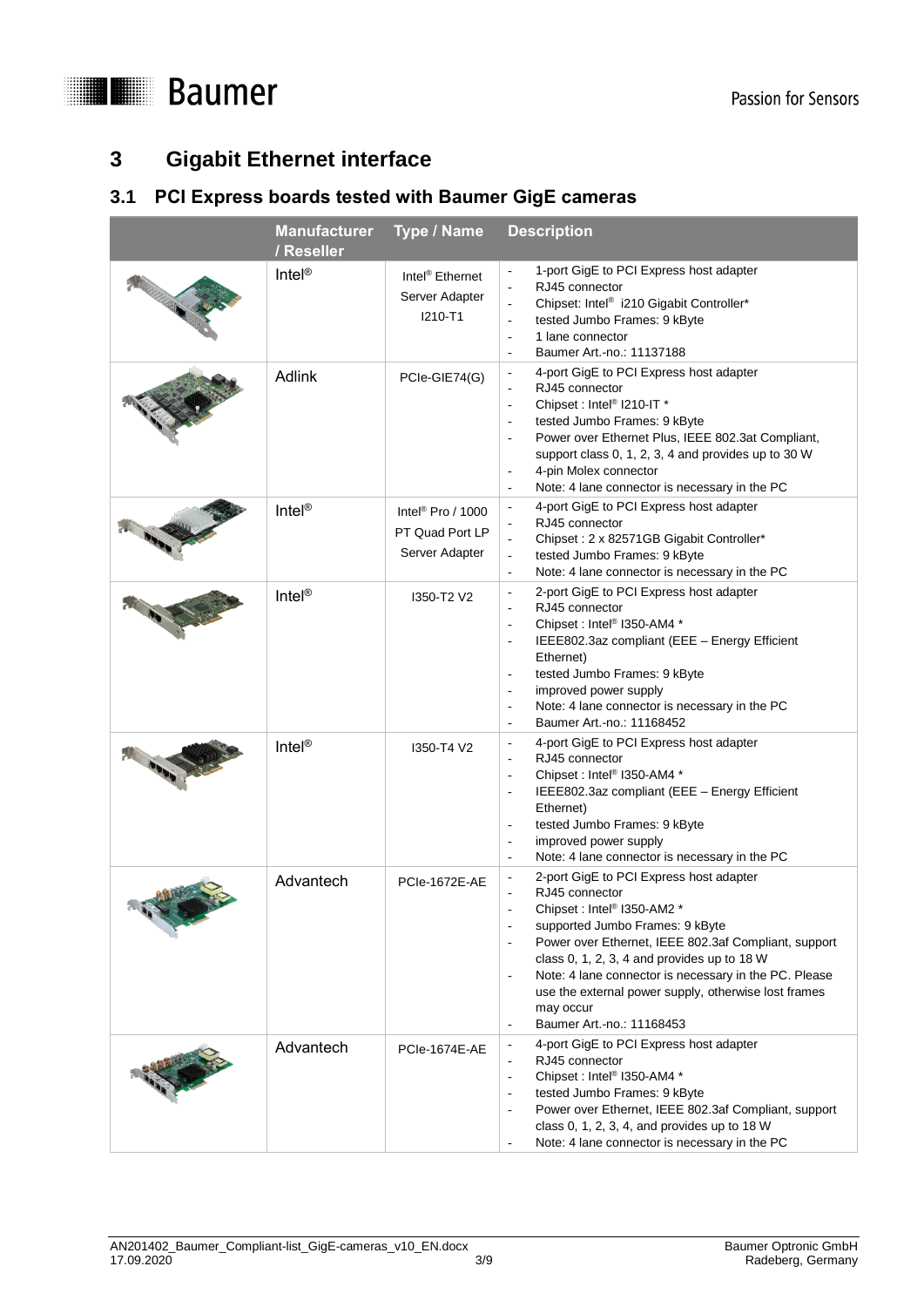



| Matrox <sup>®</sup> | Concorde                              | 1-port GigE to PCI Express host adapter<br>RJ45 connector<br>$\overline{\phantom{a}}$<br>tested Jumbo Frames: 9 kByte<br>1 lane connector, only runs with MIL (Matrox® Imaging<br>$\overline{\phantom{a}}$<br>Library)                                                                                                         |
|---------------------|---------------------------------------|--------------------------------------------------------------------------------------------------------------------------------------------------------------------------------------------------------------------------------------------------------------------------------------------------------------------------------|
| Matrox <sup>®</sup> | Solios GigE                           | 4-port GigE to PCI Express host adapter<br>$\overline{\phantom{a}}$<br>RJ45 connector<br>tested Jumbo Frames: 9 kByte<br>Note: 4 lane connector is necessary in the PC, only runs<br>with MIL (Matrox® Imaging Library)                                                                                                        |
| Silicon<br>Software | microEnable IV<br>VO <sub>4</sub> -GE | 4-port GigE to PCI Express host adapter<br>$\overline{\phantom{a}}$<br>Tested with microDisplay 5.1.0<br>$\overline{\phantom{a}}$<br>Note: 4 lane connector is necessary in the PC                                                                                                                                             |
| Intel®              | X550-T2                               | 2-port 10-GigE PCIe server adapter<br>$\overline{\phantom{a}}$<br>RJ45 connector<br>Chipset: Intel <sup>®</sup> Ethernet Controller X550-AT2<br>$\blacksquare$<br>Jumbo Frames supported<br>$\overline{\phantom{a}}$<br>Note: 4 lane connector is necessary in the PC<br>$\overline{\phantom{a}}$<br>Baumer Art.-no.: 11190893 |
| IOI                 | GE10-<br>PCIE4XG202                   | 1-port 10-GigE PCIe host card<br>$\qquad \qquad -$<br>RJ45 connector<br>Chipset: Intel <sup>®</sup> Ethernet Controller X550-AT2<br>$\overline{\phantom{a}}$<br>Jumbo Frames supported<br>$\overline{\phantom{a}}$<br>Note: 4 lane connector is necessary in the PC<br>$\overline{\phantom{a}}$                                |

**\*) Tests were performed with INTEL driver release version 19.1.51.0. System stability might be affected when using another version. For example with driver version 19.3.141.0 resends and lost frames were encountered.**

## <span id="page-3-0"></span>**3.2 Express Card bus boards tested with Baumer GigE cameras**

| <b>Manufacturer</b><br>/ Reseller | Type / Name                                   | <b>Description</b>                                                                                                                                                                 |
|-----------------------------------|-----------------------------------------------|------------------------------------------------------------------------------------------------------------------------------------------------------------------------------------|
| Sunix                             | <b>ECL1400</b>                                | 1-port GigE (RJ45 connector) to Express Card adapter<br>L,<br>Chipset: Marvell Yukon 88E8053<br>٠                                                                                  |
| Sunix                             | <b>ECL1400D</b>                               | 34mm Card bus system<br>٠<br>tested Jumbo Frames: 9 kByte<br>÷,                                                                                                                    |
| Conrad                            | EK-106                                        |                                                                                                                                                                                    |
| Sonnet                            | Presto Gigabit<br>Ethernet Pro<br>ExpressCard | 1-port GigE (RJ45 connector) to Express Card adapter<br>$\overline{a}$<br>34mm Card bus system<br>٠<br>tested Jumbo Frames: 9 kByte<br>$\overline{\phantom{a}}$                    |
| <b>Belkin</b>                     | Gigabit<br>Ethernet<br>ExpressCard            | 1-port GigE to Express Card adapter<br>÷,<br>RJ45 connector<br>٠<br>Chipset: Marvel Yukon<br>$\overline{\phantom{a}}$<br>34mm Card bus system<br>٠<br>tested Jumbo Frames: 9 kByte |

# <span id="page-3-1"></span>**4 Tested GigE Chip Sets**

Note: Under some circumstances it can happen that some NIC's can't be ordered any more. The tests are based on below listed configurations between chip set and network card, other configurations have not been tested.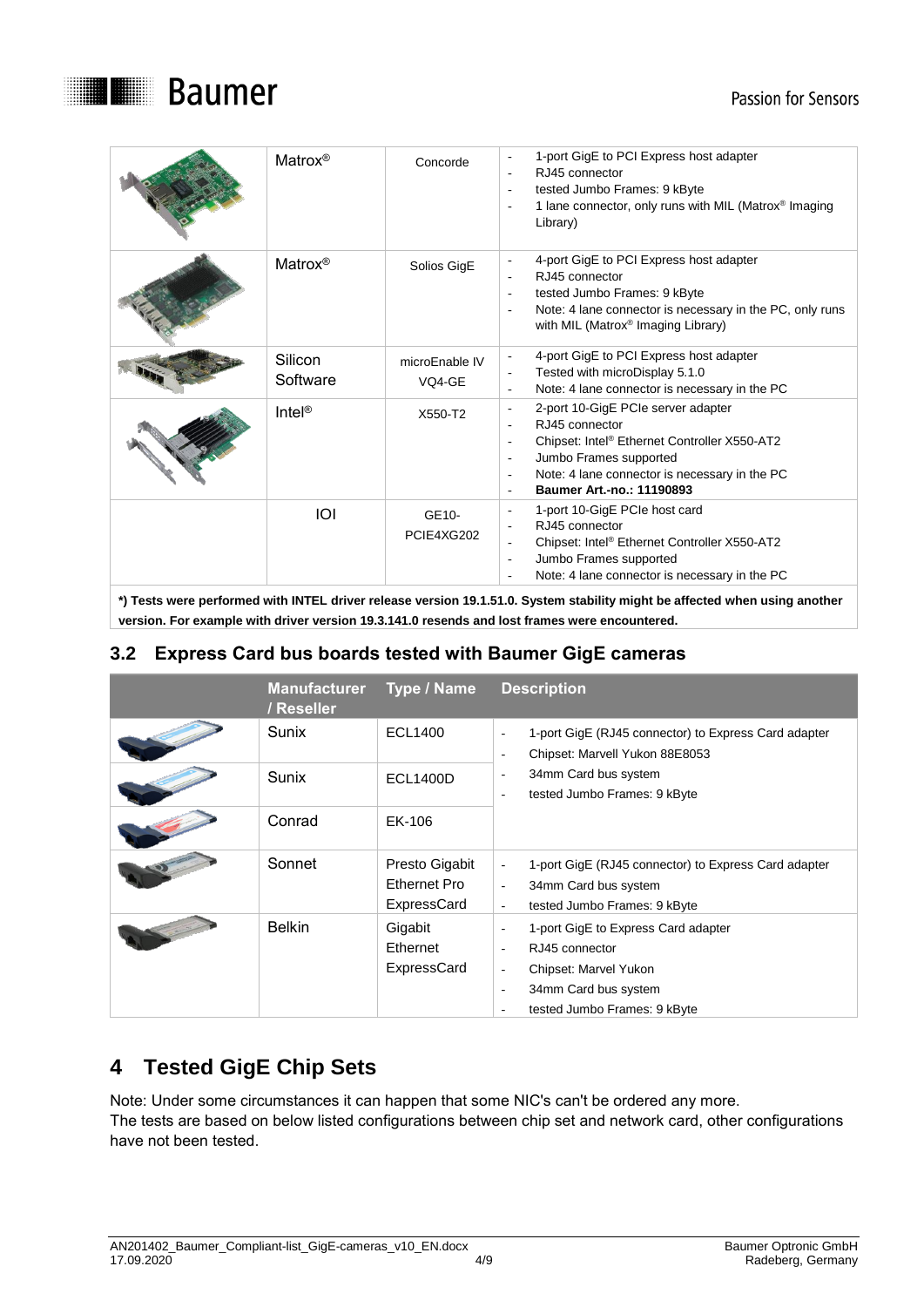

| <b>Manufacturer</b><br>/ Reseller                                    | <b>Type</b>                    | <b>Used Network</b><br><b>Interface Card</b><br>(NIC) | <b>Interface</b>    | <b>Tested</b><br>Throughput* | <b>Notes</b>                                                              |  |
|----------------------------------------------------------------------|--------------------------------|-------------------------------------------------------|---------------------|------------------------------|---------------------------------------------------------------------------|--|
| Intel                                                                | Intel <sup>®</sup><br>82572GI  | Intel Pro 1000 PT Server<br>Adapter                   | PCle (x1 Lane)      | 950 Mbit/sec                 |                                                                           |  |
|                                                                      |                                | Intel Pro 1000 PT Dual<br>Server Adapter              | PCIe (x4 Lane)      | 1438 Mbit/sec                |                                                                           |  |
|                                                                      | Intel <sup>®</sup><br>82571GB  | Intel Pro 1000 PT Quad<br>Port LP Server Adapter      | PCIe (x4 Lane)      | 2879 Mbit/sec                |                                                                           |  |
|                                                                      | $Intel^{\circledR}$<br>82572GI | Adlink GIE62+                                         | PCIe (x4 Lane)      | 1640 Mbit/sec                |                                                                           |  |
|                                                                      | Intel <sup>®</sup> I350-       | <b>Intel I350-T2</b>                                  | PCIe (x4 Lane)      | 1926 Mbit/sec                | Please note:                                                              |  |
|                                                                      | AM4                            | Intel I350-T4                                         |                     | 3852 Mbit/sec                | Intel <sup>®</sup> ANS, required for link<br>aggregation, for Windows 10  |  |
|                                                                      |                                | Advantech PCIe-1674P                                  |                     | 3760 Mbit/sec                | is supported in the Windows<br>10 version 1607, build                     |  |
|                                                                      |                                | Advantech PCIE-1672E-<br>AE                           |                     | 995 Mbit/sec                 | 10.0.14393. Please use the<br>Intel <sup>®</sup> network driver version   |  |
|                                                                      |                                | Advantech PCIE-1674E-<br>AE                           |                     | 3920 Mbit/sec                | 22.0.1 or higher.<br>Future Windows 10 versions<br>might not support ANS. |  |
|                                                                      | Intel <sup>®</sup> i210        | Intel i210-T1                                         | PCIe (x1 Lane)      | 950 Mbit/sec                 |                                                                           |  |
|                                                                      |                                | Adlink PCIe-GIE 74                                    | PCIe (x4 Lane)      | 3944 Mbit/sec                |                                                                           |  |
|                                                                      | Intel <sup>®</sup><br>X550-AT2 | Intel X550-T1                                         | PCIe (x4 Lane)      | 9.5 Gbit/sec                 |                                                                           |  |
|                                                                      |                                | IOI GE10-PCIE4XG202                                   | PCIe (x4 Lane)      | 9,34 Gbit/sec                |                                                                           |  |
| <b>Realtek</b>                                                       | RTL 8169                       | DeLock 61611                                          | <b>PCMCIA</b>       | 636 Mbit/sec                 | Packet size >7Kbyte occurs<br>stripes in image                            |  |
| <b>Marvell</b>                                                       | 88E8053                        | Sunix ECL1400                                         | <b>Express Card</b> | 950 Mbit/sec                 |                                                                           |  |
| Yukon                                                                |                                | Sunix ECL1400D                                        |                     |                              |                                                                           |  |
|                                                                      |                                | Conrad EK-106                                         |                     |                              |                                                                           |  |
|                                                                      | 88E8001                        | D-Link DGE530T                                        | PCI                 | 790 Mbit/sec                 |                                                                           |  |
| <b>Agere</b>                                                         | $ET-131X$                      | Exsys EX-6086<br>DeLock 61383                         | <b>Express Card</b> | 950 Mbit/sec                 |                                                                           |  |
| *) tested throughput by Baumer, the maximum throughput can be higher |                                |                                                       |                     |                              |                                                                           |  |

# <span id="page-4-0"></span>**5 GigE accessories**

# <span id="page-4-1"></span>**5.1 Network Components**

|                                                  | Manufacturer /<br><b>Reseller</b> | <b>Description</b>                                                                                                                                                                                                                                                                                                                                                                                                                                                                                                  |
|--------------------------------------------------|-----------------------------------|---------------------------------------------------------------------------------------------------------------------------------------------------------------------------------------------------------------------------------------------------------------------------------------------------------------------------------------------------------------------------------------------------------------------------------------------------------------------------------------------------------------------|
| File.<br>$\sqrt{\frac{1}{\sqrt{1-\frac{1}{n}}}}$ | <b>Baumer</b>                     | Industrial 4-Port PoE Gigabit Ethernet Switch<br>٠<br>Standard housing with DIN Rail<br>$\overline{\phantom{a}}$<br>Switching Capacity: 32 Gbit/sec<br>$\overline{\phantom{a}}$<br>Max. supported Jumbo Frames: 10 kByte<br>$\overline{\phantom{a}}$<br>Packet Buffer Memory: 1 Mbit<br>$\overline{\phantom{a}}$<br>Unmanaged switch<br>٠<br>Power over Ethernet: 15,4 W per port<br>$\overline{\phantom{a}}$<br>Operating voltage 24  48 VDC (PoE: 48VDC)<br>$\overline{\phantom{a}}$<br>Baumer Art.-no.: 11008795 |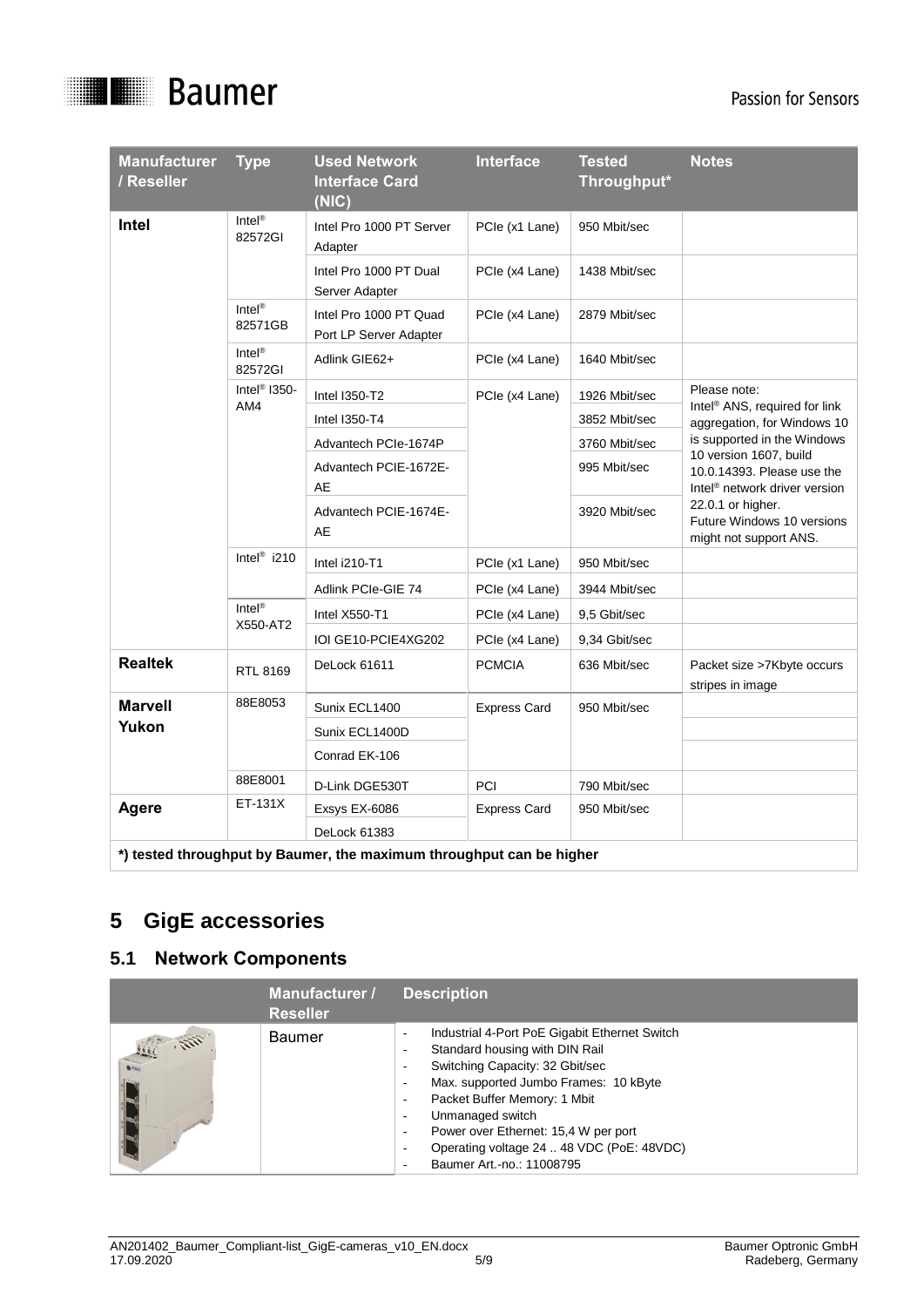

| life                       | <b>Baumer</b>                                         | Industrial 6-Port PoE Gigabit Ethernet Switch<br>Standard housing with DIN Rail<br>$\overline{a}$<br>5 x RJ45 and 1 x SFP<br>$\overline{a}$<br>Max. supported Jumbo Frames: 10 kByte<br>Unmanaged switch<br>$\overline{\phantom{a}}$<br>Power over Ethernet: 15,4 W per port<br>$\overline{\phantom{a}}$<br>Operating voltage 24  48 VDC (PoE: 48VDC)<br>$\overline{\phantom{a}}$<br>Baumer Art.-no.: 11008794                                                                                                                                             |  |
|----------------------------|-------------------------------------------------------|------------------------------------------------------------------------------------------------------------------------------------------------------------------------------------------------------------------------------------------------------------------------------------------------------------------------------------------------------------------------------------------------------------------------------------------------------------------------------------------------------------------------------------------------------------|--|
| <b>Hillia</b>              | Dell™<br>PowerConnect™<br>2816                        | 16 Ports Gigabit Ethernet switch<br>$\overline{a}$<br>Switching capacity: 32 Gbit/sec<br>Max. supported Jumbo Frames: 9 kByte<br>$\overline{a}$<br>Flow control<br>$\sim$<br>Managed switch<br>$\overline{a}$<br>Packet Buffer memory: 2 MByte **                                                                                                                                                                                                                                                                                                          |  |
| <b>BLOOD IS IN</b>         | D-Link®<br><b>DGS 1005D</b>                           | 5 Ports Gigabit Ethernet switch<br>$\overline{a}$<br>Max. supported Jumbo Frames: 9 kByte<br>$\overline{\phantom{a}}$<br>Flow control, Unmanaged switch<br>$\overline{\phantom{a}}$<br>Packet Buffer memory: 64 kByte per device **<br>$\overline{\phantom{a}}$                                                                                                                                                                                                                                                                                            |  |
|                            | $D$ -Link®<br><b>DGS 1008D</b>                        | 8 Ports Gigabit Ethernet switch<br>$\overline{a}$<br>Switching capacity: 16 Gbit/sec<br>$\overline{\phantom{a}}$<br>Max. supported Jumbo Frames: 9 kByte<br>$\overline{\phantom{a}}$<br>Flow control, Unmanaged switch<br>$\overline{\phantom{a}}$<br>Packet Buffer memory: 192 kByte per device**<br>$\overline{\phantom{a}}$                                                                                                                                                                                                                             |  |
|                            | SMC Networks <sup>®</sup><br>SMC8024L2<br>Tigerswitch | 24 Ports Gigabit Ethernet switch<br>$\overline{\phantom{a}}$<br>Switching capacity: 48 Gbit/sec<br>Max. supported Jumbo Frames: 9 kByte<br>Flow control, Managed switch<br>$\overline{\phantom{a}}$<br>Packet Buffer Memory: 400 kByte**<br>$\overline{\phantom{a}}$                                                                                                                                                                                                                                                                                       |  |
| <b>Concert Charles</b>     | Netgear <sup>®</sup><br><b>GS724TP</b>                | 24 Ports Gigabit Ethernet switch<br>$\overline{\phantom{a}}$<br>Switching capacity: 48 Gbit/sec<br>$\overline{\phantom{a}}$<br>Max. supported Jumbo Frames: 9 kByte<br>$\overline{a}$<br>Flow control<br>$\overline{\phantom{a}}$<br>Managed switch<br>$\overline{\phantom{a}}$<br>Power over Ethernet until 192 W <sup>**</sup><br>$\overline{\phantom{a}}$<br>Packet Buffer Memory: 3 MByte per system**<br>$\overline{\phantom{a}}$                                                                                                                     |  |
| <b>Trinidad delay page</b> | Netgear <sup>®</sup><br>ProSafe XS712T                | 12 Ports 10-Gigabit Ethernet switch, 2 Combo SFP+ Ports<br>$\overline{a}$<br>Switching capacity: 240 Gbit/sec<br>Max. supported Jumbo Frames: 9 kByte<br>L,<br>Smart managed switch<br>$\overline{\phantom{a}}$<br>Packet Buffer Memory: 2 MByte per system**                                                                                                                                                                                                                                                                                              |  |
| <b>FORD DESCRIPTION</b>    | Cisco<br>SG-300-10P                                   | 10 Ports Gigabit Ethernet switch (2 Gigabit Ethernet-Kombi)<br>Switching capacity: 10Gigabit/sec<br>Max. supported Jumbo Frames: 10KByte<br>Flow control<br>$\overline{\phantom{a}}$<br>Managed switch<br>$\overline{\phantom{a}}$<br>Power over Ethernet until 62W<br>$\overline{\phantom{a}}$<br>Packet Buffer memory: 4Megabyte                                                                                                                                                                                                                         |  |
|                            | Harting<br>Ha - VIS eCon<br>3070GB-A-P                | 7 Ports Gigabit Ethernet switch (4x PoE, only active at 48V)<br>$\overline{a}$<br>Switching capacity: Non-Blocking<br>$\overline{\phantom{a}}$<br>Max. supported Jumbo Frames: 10KByte<br>$\overline{\phantom{a}}$<br>Flow control deactivated (advice from manufacturer and IEEE)<br>$\overline{a}$<br>Unmanaged switch<br>$\overline{\phantom{a}}$<br>Packet Buffer memory: 1Mbit<br>$\overline{\phantom{a}}$<br>Power over Ethernet: 15 W per port<br>$\overline{\phantom{a}}$<br>Operating voltage 24  48 VDC (PoE: 48VDC)<br>$\overline{\phantom{a}}$ |  |
|                            | Harting<br>Ha-VIS eCon<br>3070GB-A-PP                 | 7 Ports Gigabit Ethernet switch (4x PoE, full voltage range)<br>$\overline{\phantom{a}}$<br>Switching capacity: Non-Blocking<br>$\overline{\phantom{a}}$<br>Max. supported Jumbo Frames: 10KByte<br>$\overline{\phantom{a}}$<br>Flow control deactivated<br>$\overline{\phantom{a}}$<br>Unmanaged switch<br>Packet Buffer memory: 1Mbit<br>$\overline{\phantom{a}}$<br>Power over Ethernet: 34.2 W per port<br>$\overline{\phantom{a}}$<br>Operating voltage 18  60 VDC, typical 24  48 VDC                                                                |  |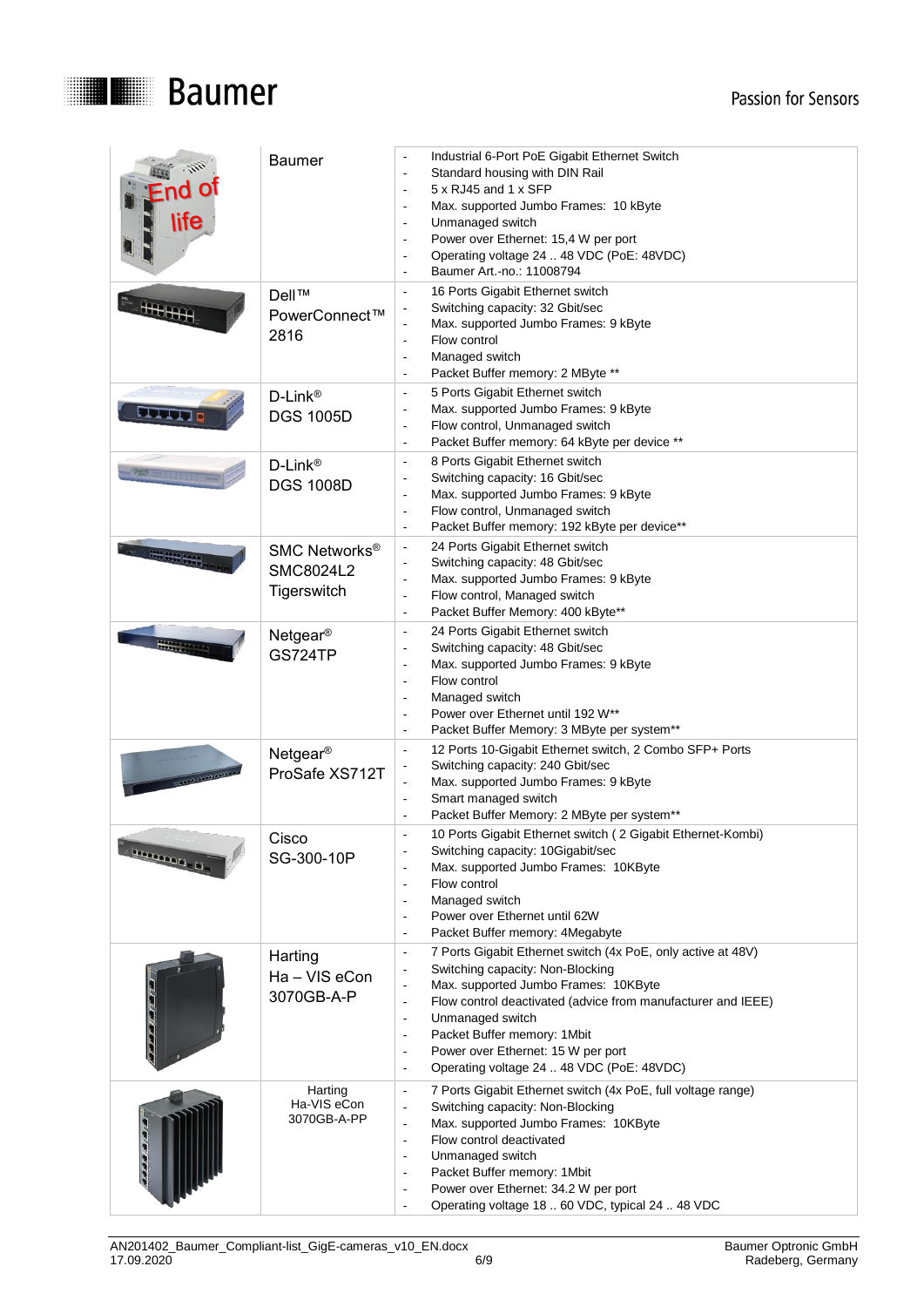

| Perle<br>IDS-105GPP | 7 Ports Gigabit Ethernet switch (4x PoE, full voltage range)<br>$\overline{\phantom{a}}$<br>Switching capacity: Non-Blocking<br>-<br>Max. supported Jumbo Frames: 10KByte<br>$\overline{\phantom{a}}$<br>Flow control<br>-<br>Unmanaged switch<br>-<br>Packet Buffer memory: 1Mbit<br>$\overline{\phantom{a}}$<br>Power over Ethernet: 30 W per port<br>-<br>Operating voltage 18  57 VDC, typical 24  48 VDC<br>- |
|---------------------|--------------------------------------------------------------------------------------------------------------------------------------------------------------------------------------------------------------------------------------------------------------------------------------------------------------------------------------------------------------------------------------------------------------------|
|                     |                                                                                                                                                                                                                                                                                                                                                                                                                    |

**\*) for PoE+ 24 VDC input is needed**

**\*\*) information from vendor specific datasheet**

# <span id="page-6-0"></span>**5.2 GigE Cables**

#### <span id="page-6-1"></span>**5.2.1 GigE cables for RJ45 (screw lock) connector to standard RJ45 connector**

|  | <b>Manufacturer</b><br>/ Reseller | Interface                                                                                                                                                                                            | <b>Baumer</b><br>Article-No. | <b>Cable</b><br>Length                    |
|--|-----------------------------------|------------------------------------------------------------------------------------------------------------------------------------------------------------------------------------------------------|------------------------------|-------------------------------------------|
|  | <b>Baumer</b>                     | GigE (Cat7)<br>$\overline{\phantom{a}}$                                                                                                                                                              | 10170048                     | 3 <sub>m</sub>                            |
|  |                                   | RJ45 - RJ45 connector                                                                                                                                                                                | 10141719                     | 6 m                                       |
|  | Baumer                            | GigE (Cat5E)<br>$\overline{\phantom{a}}$<br>RJ45 - RJ45 connector<br>÷,<br>screw lock on camera side<br>$\overline{\phantom{a}}$<br>Drag-chain suitable<br>$\overline{\phantom{a}}$                  | 11013591                     | 10 <sub>m</sub>                           |
|  | <b>Baumer</b>                     | GigE (Cat6)<br>$\overline{\phantom{a}}$                                                                                                                                                              | 11150185                     | 5 <sub>m</sub>                            |
|  |                                   | RJ45 - RJ45 connector                                                                                                                                                                                | 11150302                     | 10 <sub>m</sub>                           |
|  |                                   | screw lock on camera side<br>$\overline{\phantom{a}}$<br>Drag-chain suitable<br>$\overline{\phantom{a}}$                                                                                             | 11150186                     | 15 <sub>m</sub>                           |
|  |                                   |                                                                                                                                                                                                      | 11150188                     | 20 <sub>m</sub>                           |
|  | <b>Baumer</b>                     | GigE (Cat5e)<br>$\overline{\phantom{a}}$<br>RJ45 - RJ45 connector<br>$\overline{a}$<br>screw lock on camera side                                                                                     | 11173256                     | 10 <sub>m</sub>                           |
|  |                                   |                                                                                                                                                                                                      | 11173257                     | 20 <sub>m</sub>                           |
|  |                                   | ÷,<br>Robotic suitable<br>$\overline{\phantom{a}}$                                                                                                                                                   | 11173258                     | 30 <sub>m</sub>                           |
|  | Alysium-Tech                      | Alysium-Tech cable A72-1217<br>$\overline{\phantom{a}}$<br>RJ45 - RJ45 connector<br>÷,<br>screw lock on camera side<br>$\overline{\phantom{a}}$<br>Drag-chain and torsion suitable<br>$\overline{a}$ | ÷,                           | up to 20 m                                |
|  | lgus <sup>®</sup>                 | Chainflex® CFROBOT8.045<br>$\overline{\phantom{a}}$<br>RJ45 - RJ45 connector<br>$\overline{\phantom{a}}$                                                                                             | $\blacksquare$               | up to 50 m<br>tested by Igus®             |
|  | lgus <sup>®</sup>                 | Chainflex® CFBUS.044 (Cat5)<br>$\overline{a}$<br>RJ45 - RJ45 connector<br>$\overline{\phantom{a}}$                                                                                                   | $\blacksquare$               | up to 50 m<br>tested by Igus <sup>®</sup> |

#### <span id="page-6-2"></span>**5.2.2 GigE cables for x-coded M12 connector to standard RJ45 connector**

|                   | <b>Manufacturer</b><br>/ Reseller | <b>Interface</b>                                                                                               | <b>Baumer</b><br>Article-No. | <b>Cable</b><br>Length |
|-------------------|-----------------------------------|----------------------------------------------------------------------------------------------------------------|------------------------------|------------------------|
| <b>CONTRACTOR</b> | <b>Baumer</b>                     | GigE (Cat6a)<br>$\overline{\phantom{a}}$<br>M12-X - RJ45 connector<br>٠<br>Drag-chain suitable, high flex<br>٠ | 11185139                     | 2 <sub>m</sub>         |
|                   |                                   |                                                                                                                | 11195760                     | 5 <sub>m</sub>         |
|                   |                                   |                                                                                                                | 11195761                     | 10 <sub>m</sub>        |
|                   |                                   |                                                                                                                | 11195762                     | 15 <sub>m</sub>        |
|                   |                                   |                                                                                                                | 11196995                     | 20 <sub>m</sub>        |
|                   |                                   |                                                                                                                | 11185190                     | 30 <sub>m</sub>        |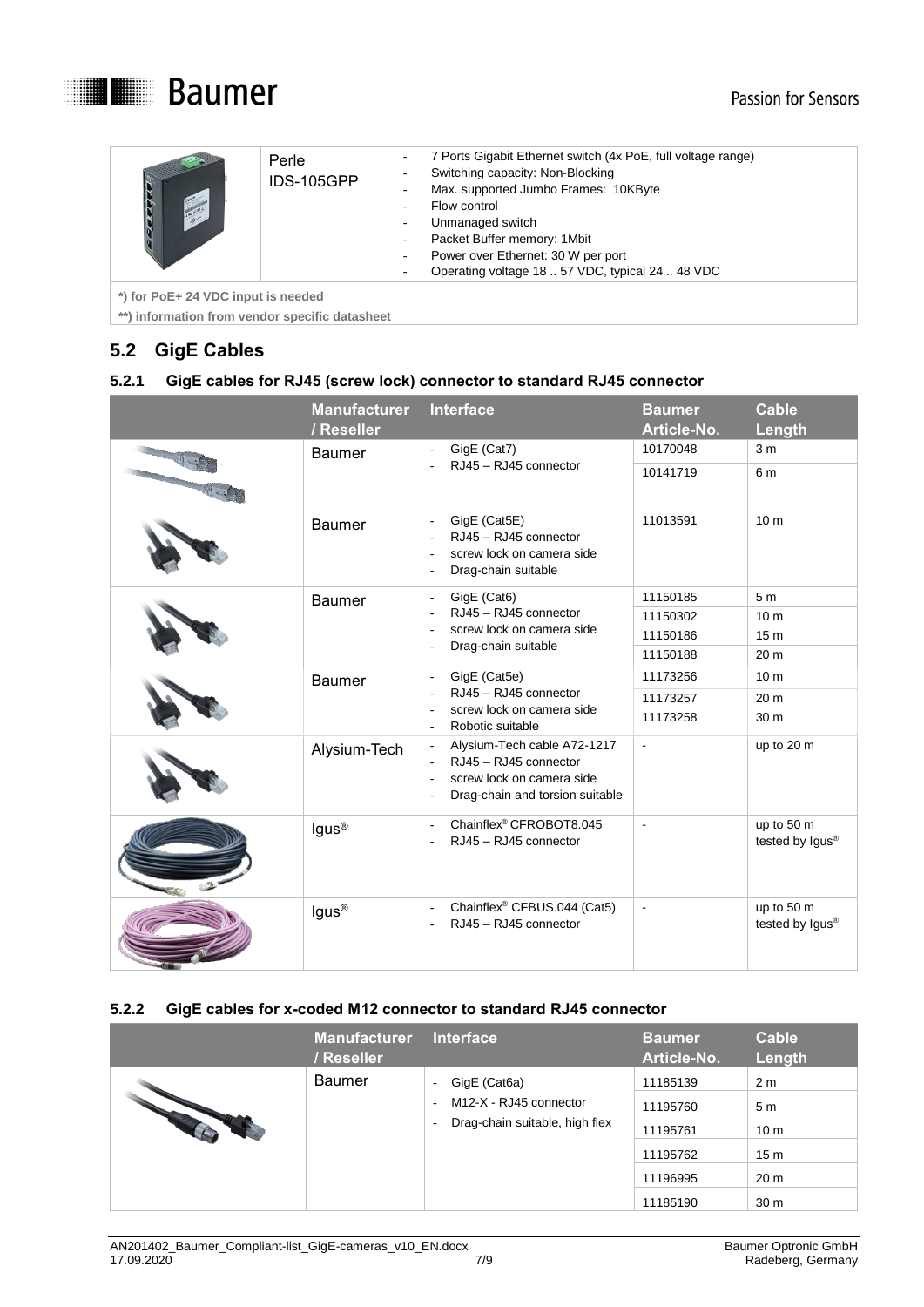

| <b>Baumer</b>     | 10 GigE (Cat6a)<br>$\overline{\phantom{a}}$<br>90° angled M12/x-coded<br>$\overline{\phantom{a}}$<br>connector to RJ45 connector<br>Positively tested up to 60 m<br>$\overline{\phantom{a}}$ | 11195123<br>11195122                         | 5 <sub>m</sub><br>10 <sub>m</sub>                                       |
|-------------------|----------------------------------------------------------------------------------------------------------------------------------------------------------------------------------------------|----------------------------------------------|-------------------------------------------------------------------------|
| <b>Baumer</b>     | GigE (Cat6a)<br>$\overline{\phantom{a}}$<br>M12-X - RJ45 connector<br>$\overline{\phantom{a}}$                                                                                               | 11101979<br>11117630<br>11117632<br>11117633 | 5 <sub>m</sub><br>10 <sub>m</sub><br>15 <sub>m</sub><br>20 <sub>m</sub> |
| lgus <sup>®</sup> | Chainflex <sup>®</sup> CFBUS.045 (Cat5e)<br>$\overline{\phantom{a}}$<br>M12/x-coded - RJ45 connector<br>$\overline{\phantom{a}}$                                                             | $\blacksquare$                               | up to 50 m<br>tested by Igus <sup>®</sup>                               |

# <span id="page-7-0"></span>**6 Related Topics**

**7 Downloads**

<span id="page-7-1"></span>-

<span id="page-7-2"></span>-

**8 Support**

In the case of any questions or for troubleshooting please contact our support team.

#### **Worldwide**

Baumer Optronic GmbH Badstrasse 30 ∙ DE-01454 Radeberg **Deutschland** 

<span id="page-7-3"></span>Phone +49 3528 4386 0 [support.cameras@baumer.com](mailto:support.cameras@baumer.com)

# **9 Legal Notes**

*VisiLine*® is a registered trademark of Baumer Optronic GmbH. All product and company names mentioned are trademarks or registered trademarks of their respective owners.

All rights reserved. Reproduction of this document in whole or in part is only permitted with previous written consent from Baumer Optronic GmbH.

Revisions in the course of technical progress and possible errors reserved.